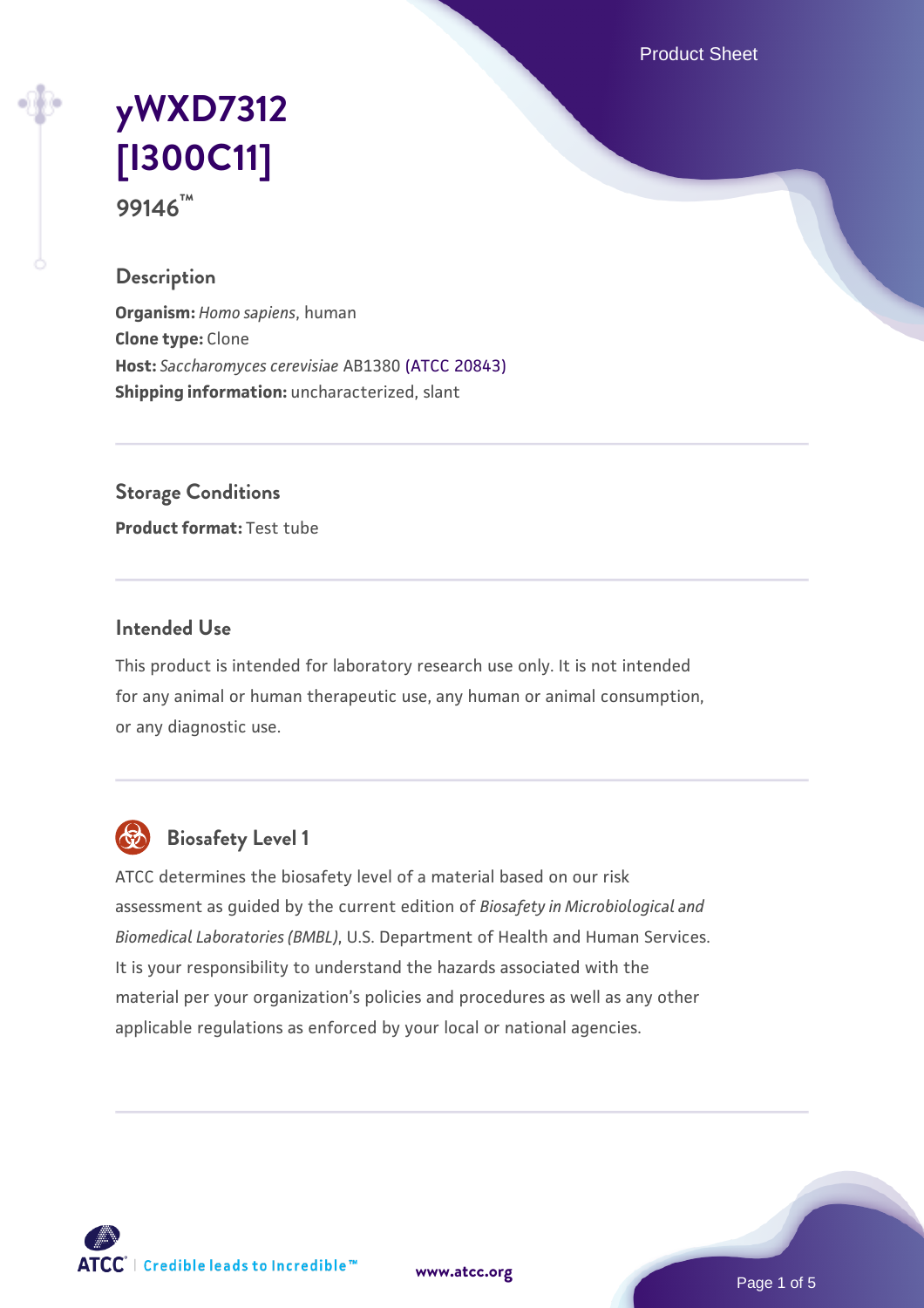## **Certificate of Analysis**

For batch-specific test results, refer to the applicable certificate of analysis that can be found at www.atcc.org.

#### **Insert Information**

**Type of DNA:** genomic **Genome:** Homo sapiens **Chromosome:** X **Gene name:** DNA Segment **Gene product:** DNA Segment **Contains complete coding sequence:** Unknown

## **Vector Information**

**Type of vector:** YAC **Markers:** SUP4; URA3; TRP1

## **Growth Conditions**

**Medium:**  [ATCC Medium 1245: YEPD](https://www.atcc.org/-/media/product-assets/documents/microbial-media-formulations/1/2/4/5/atcc-medium-1245.pdf?rev=705ca55d1b6f490a808a965d5c072196) **Temperature:** 30°C

## **Notes**

More information may be available from ATCC (http://www.atcc.org or 703- 365-2620).

## **Material Citation**

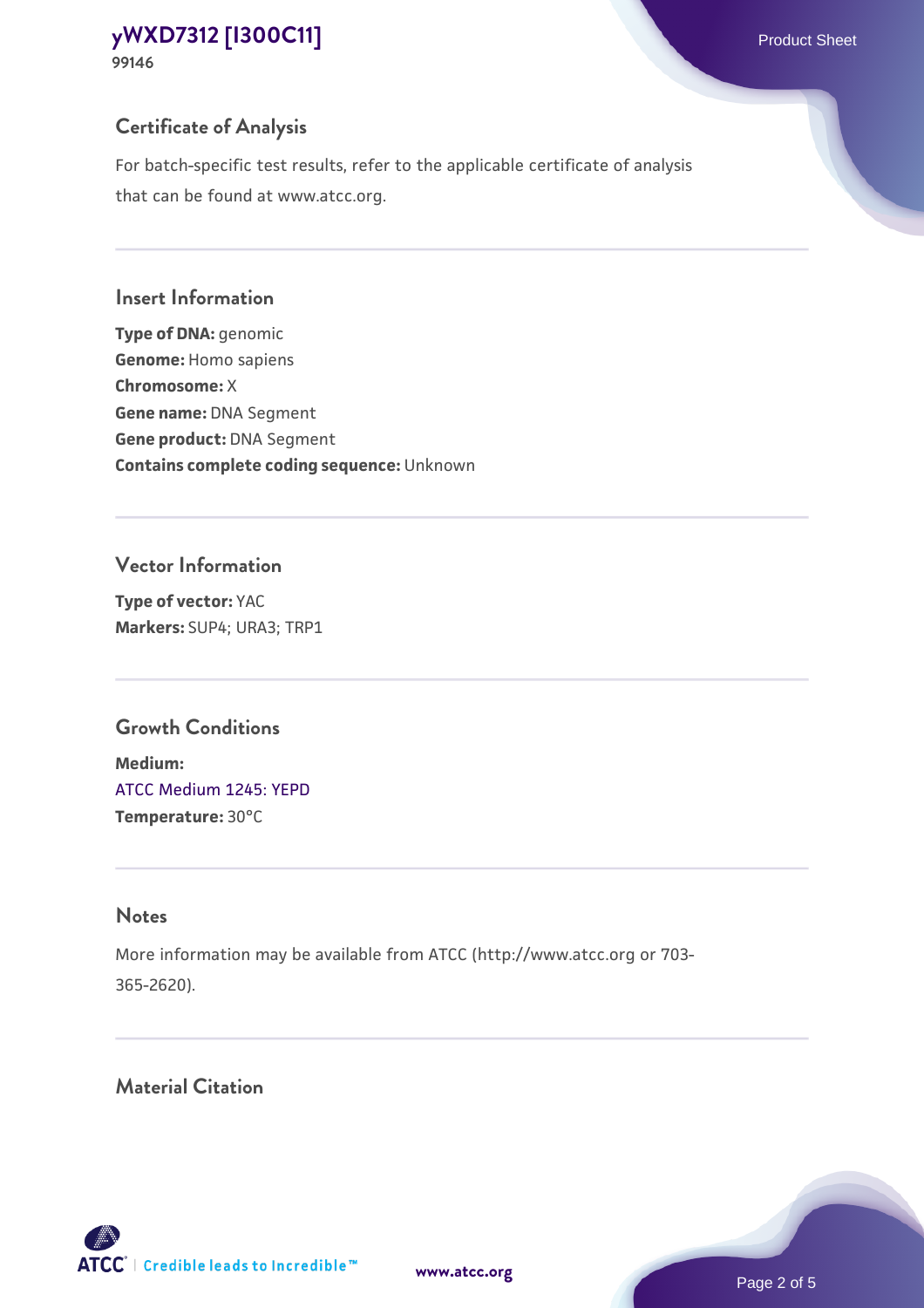If use of this material results in a scientific publication, please cite the material in the following manner: yWXD7312 [I300C11] (ATCC 99146)

#### **References**

References and other information relating to this material are available at www.atcc.org.

## **Warranty**

The product is provided 'AS IS' and the viability of  $ATCC<sup>®</sup>$  products is warranted for 30 days from the date of shipment, provided that the customer has stored and handled the product according to the information included on the product information sheet, website, and Certificate of Analysis. For living cultures, ATCC lists the media formulation and reagents that have been found to be effective for the product. While other unspecified media and reagents may also produce satisfactory results, a change in the ATCC and/or depositor-recommended protocols may affect the recovery, growth, and/or function of the product. If an alternative medium formulation or reagent is used, the ATCC warranty for viability is no longer valid. Except as expressly set forth herein, no other warranties of any kind are provided, express or implied, including, but not limited to, any implied warranties of merchantability, fitness for a particular purpose, manufacture according to cGMP standards, typicality, safety, accuracy, and/or noninfringement.

#### **Disclaimers**

This product is intended for laboratory research use only. It is not intended for any animal or human therapeutic use, any human or animal consumption,



**[www.atcc.org](http://www.atcc.org)**

Page 3 of 5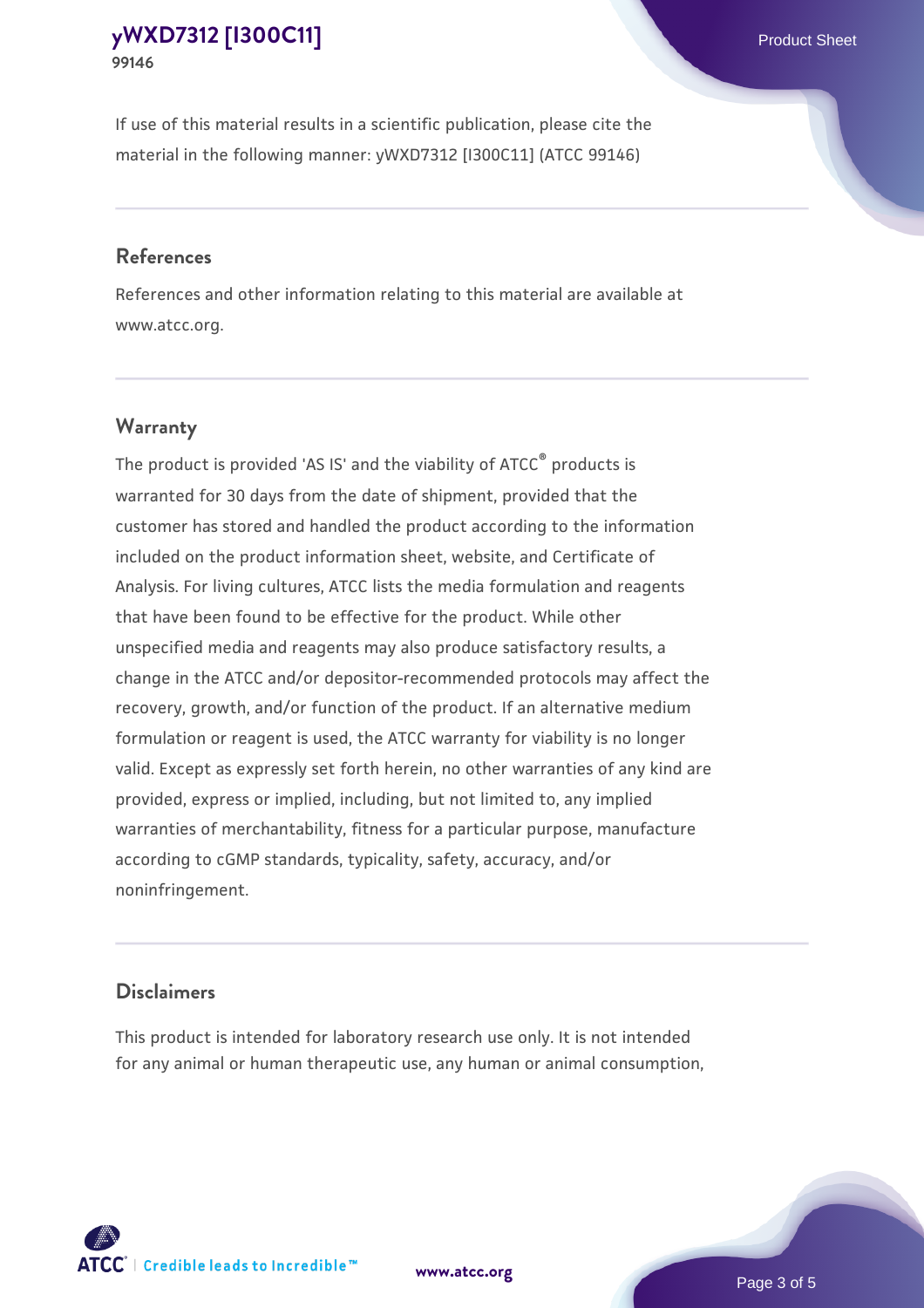or any diagnostic use. Any proposed commercial use is prohibited without a license from ATCC.

While ATCC uses reasonable efforts to include accurate and up-to-date information on this product sheet, ATCC makes no warranties or representations as to its accuracy. Citations from scientific literature and patents are provided for informational purposes only. ATCC does not warrant that such information has been confirmed to be accurate or complete and the customer bears the sole responsibility of confirming the accuracy and completeness of any such information.

This product is sent on the condition that the customer is responsible for and assumes all risk and responsibility in connection with the receipt, handling, storage, disposal, and use of the ATCC product including without limitation taking all appropriate safety and handling precautions to minimize health or environmental risk. As a condition of receiving the material, the customer agrees that any activity undertaken with the ATCC product and any progeny or modifications will be conducted in compliance with all applicable laws, regulations, and guidelines. This product is provided 'AS IS' with no representations or warranties whatsoever except as expressly set forth herein and in no event shall ATCC, its parents, subsidiaries, directors, officers, agents, employees, assigns, successors, and affiliates be liable for indirect, special, incidental, or consequential damages of any kind in connection with or arising out of the customer's use of the product. While reasonable effort is made to ensure authenticity and reliability of materials on deposit, ATCC is not liable for damages arising from the misidentification or misrepresentation of such materials.

Please see the material transfer agreement (MTA) for further details regarding the use of this product. The MTA is available at www.atcc.org.

## **Copyright and Trademark Information**

© ATCC 2021. All rights reserved.

ATCC is a registered trademark of the American Type Culture Collection.



**[www.atcc.org](http://www.atcc.org)**